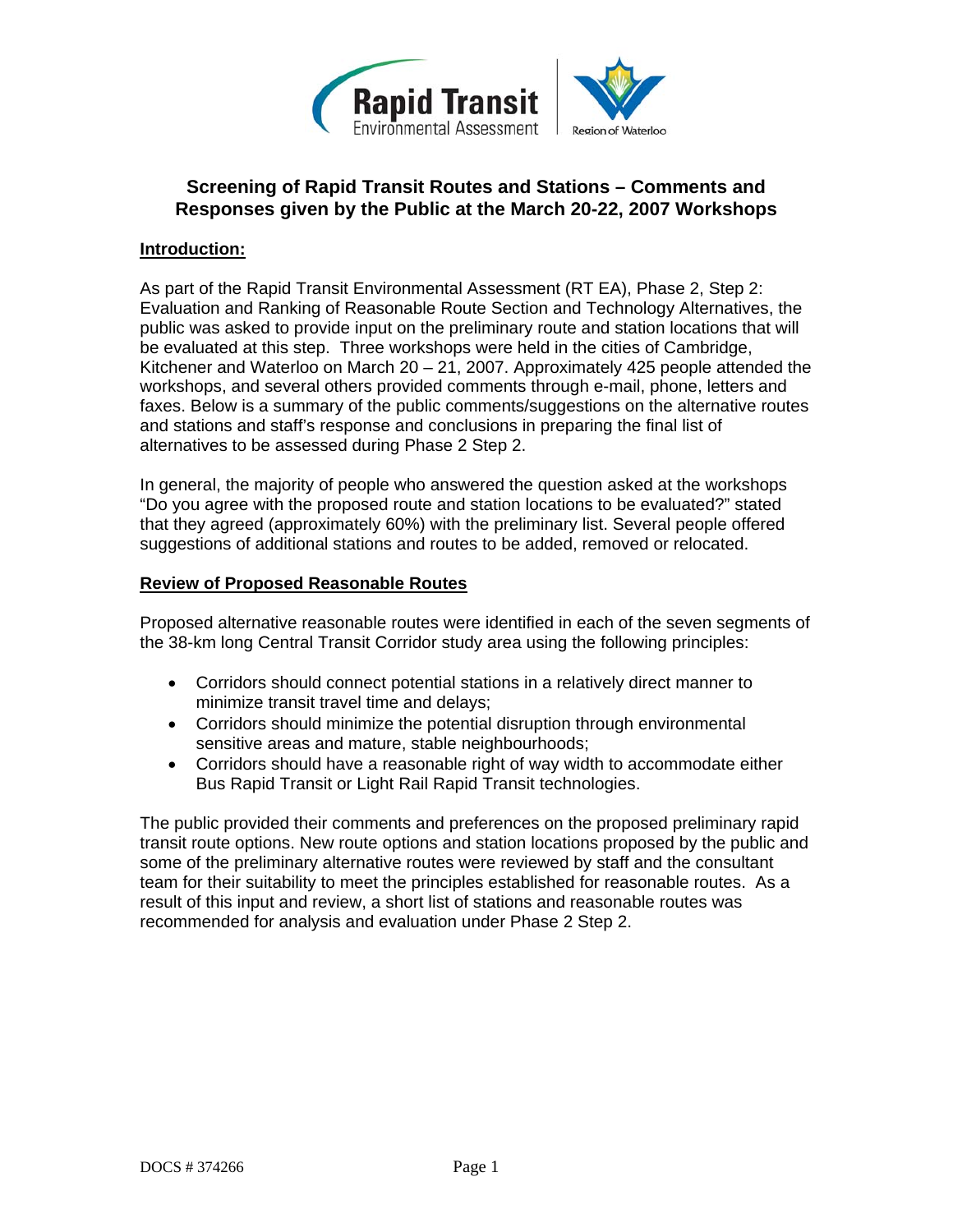The comments and suggestions of the public are summarized below for the seven segments of the study area:

| Proposed<br>Routes | King Street N.                                                                                                                                                                                                                                                                                                                                                                                                                                                                                  | Waterloo Spur<br><b>Rail Line</b>                                                                                                                                                                                                                                                                                                                                | <b>Weber Street</b>                                                                                            | Caroline/Park<br><b>Street</b>                                                                                               |
|--------------------|-------------------------------------------------------------------------------------------------------------------------------------------------------------------------------------------------------------------------------------------------------------------------------------------------------------------------------------------------------------------------------------------------------------------------------------------------------------------------------------------------|------------------------------------------------------------------------------------------------------------------------------------------------------------------------------------------------------------------------------------------------------------------------------------------------------------------------------------------------------------------|----------------------------------------------------------------------------------------------------------------|------------------------------------------------------------------------------------------------------------------------------|
| Opportunities      | This route is preferred<br>as opposed to running<br>through Waterloo Park,<br>and has the greatest<br>redevelopment<br>potential;<br>Uptown station should<br>be on King Street;<br>Follow a straight line to<br>Conestoga Mall up<br>King Street;<br><b>Support King Street</b><br>route as far as Uptown<br>Waterloo (Waterloo<br>$Sq$ );<br>King Street is key to<br>redeveloping Uptown<br>Waterloo, make<br>Uptown Waterloo<br>pedestrians only;<br>Will bring people to the<br>city core. | Makes sense to tie<br>the rapid transit line<br>with $U$ of $W$ ;<br>Need to serve U of W<br>and the R&T park;<br>Route should head<br>towards Conestoga<br>Expressway and<br>Conestoga Mall;<br>Make use of the rail<br>corridor (not streets)<br>between Conestoga<br>Mall and Waterloo<br>Town Square;<br>Start the rail route at<br>St. Jacob's Market.      |                                                                                                                |                                                                                                                              |
| Challenges         | Problem with King<br>Street route is north of<br>Waterloo Sq. where the<br>road is too narrow.                                                                                                                                                                                                                                                                                                                                                                                                  | Rail line may be<br>preferred but not<br>appreciated by some;<br>Too many stations in<br>the university area,<br>combine university<br>and RT stations;<br>Concerned with<br>running transit<br>through the Park;<br>Pedestrians should<br>be protected by<br>overhead bridges in<br>Waterloo Park;<br>Connectivity of trails<br>through U of W is<br>important. | This route won't<br>revitalize the<br>Waterloo core;<br>Won't work in<br>Waterloo;<br>Less desirable<br>route. | Concerned about<br>access to the Bauer lofts<br>(if route follows Caroline)<br>St. to Allen St.);<br>Park St. is too narrow. |

### *Segment 1 Alternative Routes and Public Input*

Other routes to consider in Segment 1 - Public Input:

The public suggested the following routes also be looked at:

- **Extend the line to St. Jacob's Market**: rapid transit would serve the tourism industry and local businesses;
- **University Avenue**: some people thought that connecting the two universities along University Avenue is key. Then, use Erb Street to connect to Waterloo Town Sq.;
- **Seagram Drive**: put a station south of University of Waterloo to better connect with Wilfrid Laurier University.
- **Iron Horse Trail**: some said take advantage of the trail right-of-way and use as a rapid transit route. Others cautioned using the trail as it is crucial for recreation.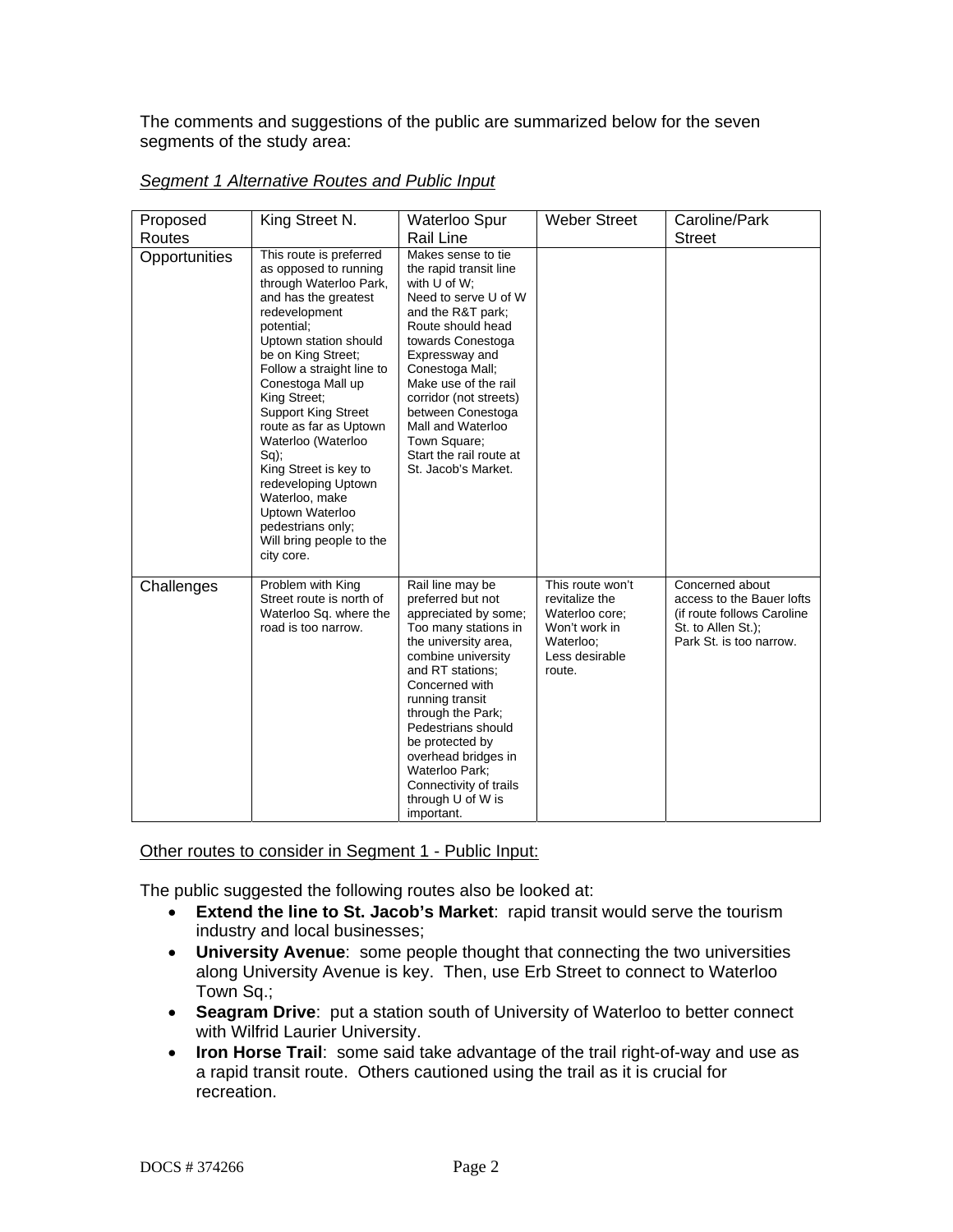- **Caroline Street**: this (route) could connect back to King Street from either William Street or Allen Street. Perhaps use one way transit operation on King Street and Caroline Street in this section;
- • **Park Street**: this route (proposed) is very narrow with two traffic lanes constructed on a 60 foot right-of-way. Some road widenings have been taken between Union Street and Glasgow Street to gain an added twenty feet. South of Glasgow Street, Park Street has a 66 foot (20.2m) right-of-way throughout. This is too narrow for a dedicated (two-way) rapid transit line and also accommodate a minimum of two traffic lanes. There are low-density residential properties fronting on Park Street with some commercial and institutional (Grand River Hospital) uses interspersed along the route.

Assessment of Suggested Routes: General consensus from public preferring either the Waterloo Spur rail corridor or King Street N. – for King Street at least as far north as Waterloo Town Square. A connection between the two universities is seen as important either by following University Avenue (between King and the rail line) or a more centrally located station on the rail line (near Seagram Drive). Little support was given to Weber Street and the Park Street route with mixed opinions for the Iron Horse Trail. Final routing options in Segment 1, in addressing the suggestions of the public, include adding a route to the Farmer's Market area, the University Avenue cross-corridor (King Street to the Waterloo Spur) and to eliminate the Park Street on-road route. Note: a suggestion of one-way transit operations on King and Park Streets between William Street and Victoria Street is rejected because of the narrow road right-of-way (Park Street) and the negative effect of having two stations at Grand River Hospital and possibly at King Street and Victoria Street. Impacts on Waterloo Park (trailways) should be addressed with some thought given to other alternative alignments that would reduce the potential pedestrian interaction with the dedicated right-of-way.

| Proposed      | King Street/Charles                                                                                                                                                                                                                                                                                   | Waterloo Spur                                                                                 | Weber Street                                                                    | Caroline/Park                                                                                                                                            |
|---------------|-------------------------------------------------------------------------------------------------------------------------------------------------------------------------------------------------------------------------------------------------------------------------------------------------------|-----------------------------------------------------------------------------------------------|---------------------------------------------------------------------------------|----------------------------------------------------------------------------------------------------------------------------------------------------------|
| Routes        | Street                                                                                                                                                                                                                                                                                                | Rail Line                                                                                     |                                                                                 | Street                                                                                                                                                   |
| Opportunities | King Street should be<br>transit only through<br>Kitchener's downtown:<br>Use King Street only as<br>far as Victoria Street:<br>Good connection here to<br>Greyhound and Via Rail;<br>Use Charles Street from<br>Victoria Street<br>southward:<br><b>Prefer Charles Street</b><br>over Courtland Ave. | Provide a<br>continuous rail route<br>through Uptown<br>Waterloo to<br>downtown<br>Kitchener. | Could be a possible<br>route for rapid transit<br>in downtown<br>Kitchener.     |                                                                                                                                                          |
| Challenges    | Don't use King Street<br>through downtown<br>Kitchener:<br><b>Charles Street could</b><br>reduce vibrancy of<br>Kitchener's core.                                                                                                                                                                     |                                                                                               | Don't like Weber<br>Street in Kitchener<br>near expressway;<br>Least desirable. | Doubt the Park Street<br>route is feasible;<br>Too much low density<br>residential along this<br>route and only two<br>lanes wide:<br>Not a good option. |

*Segment 2 Alternative Routes and Public Input*

# Other routes to consider in Segment 2 – Public Input:

The public suggested a few other route options in this segment: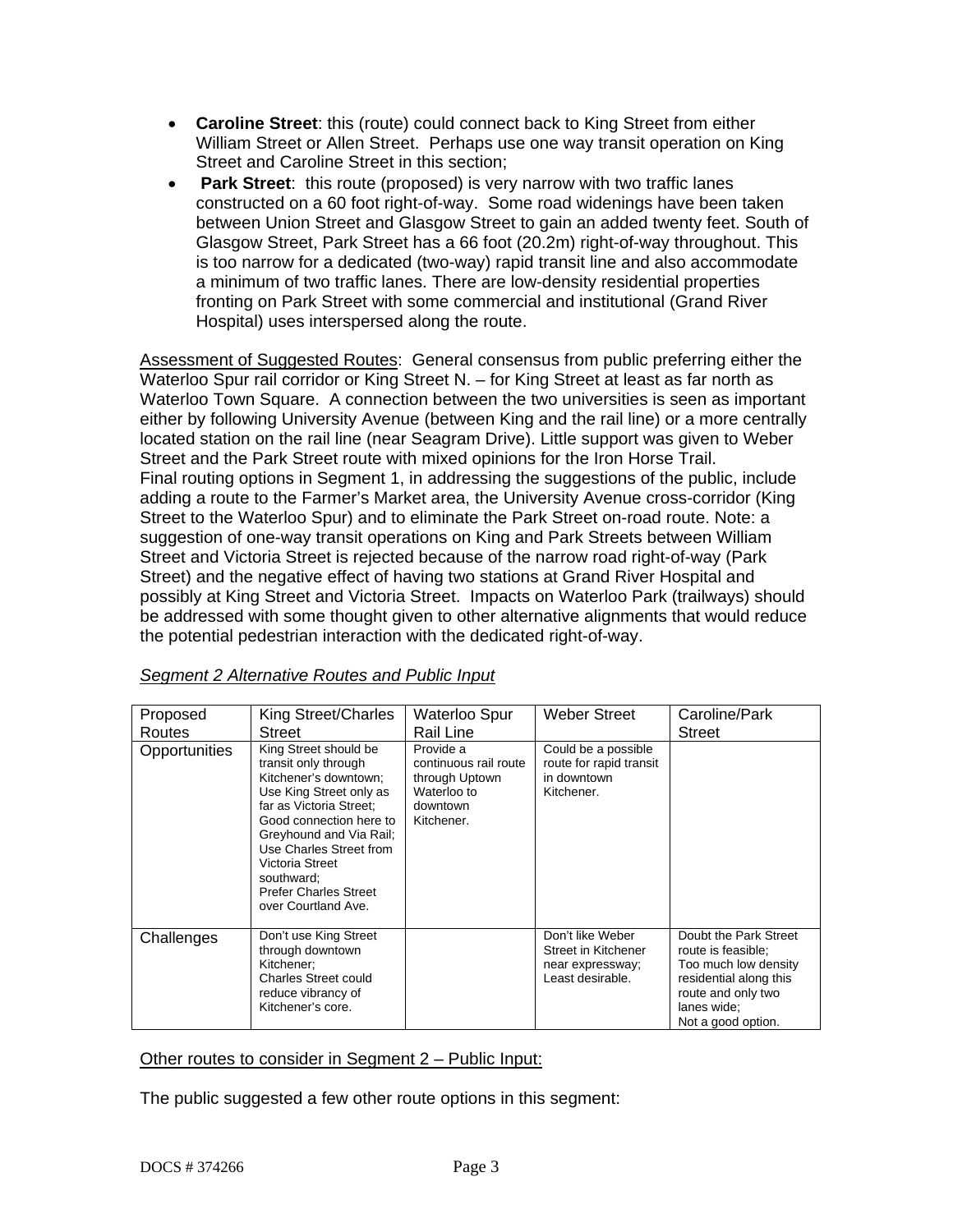- **Iron Horse Trail**
- **Walnut Street**: cross over at Walnut Street
- **Duke Street**
- **Park Street:** use Park Street as far as Victoria Street (but very narrow);
- **King Street through downtown Kitchener**: should consider this as a more direct route compared with Charles Street and Courtland Avenue.

Assessment of Suggested Routes: The public generally agreed with the proposed routes in North Kitchener and downtown Kitchener with the addition of a route along King Street through the downtown core. The Park Street route was eliminated due to its narrow road right-of-way (60-66 feet) in many parts and low density residential frontage along sections of this roadway. Iron Horse Trail is narrow in places and backs on to low density residential (i.e. Victoria Park) areas.

The final routing options, in consideration of the comments raised by the public for this segment, would change the preliminary list as follows:

- add King Street through Kitchener's core (Victoria Street to Benton Street);
- remove the Iron Horse Trail and Park Street routes because of their longer distances from the Kitchener core and King Street stations, limited redevelopment potential, narrow road width and right of way, and predominant residential (single family) frontage.

# *Segment 3 Alternative Routes and Public Input*

| Proposed      | King Street to       | Kingsway to | <b>Courtland Avenue</b> | <b>Weber Street</b>           |
|---------------|----------------------|-------------|-------------------------|-------------------------------|
| Routes        | <b>Fairview Mall</b> | Montgomery  |                         |                               |
| Opportunities | Most direct.         |             |                         |                               |
| Challenges    |                      |             | Not direct enough       | Less desirable than<br>others |

Other routes to consider in Segment 3 – Public Input:

The public suggested only two other possible routes in this segment:

- **Serve Stanley Park:** consider a route that runs along River Road with a station at Stanley Park Mall (Note: this is outside of the study area). Or, follow Franklin Road to Ottawa Street. From the Stanley Park station, follow Ottawa Street to Courtland Avenue.
- **CN Rail Corridor**: use the rail corridor (from Ottawa Street southward) rather than on-street via Courtland Avenue through the Rockway community.

Assessment of Suggested Routes: The public considers the King Street/Kingsway route the most direct to Fairview Park Mall and less so for Courtland Avenue. The King Street to Highway 8 route will be examined, although it is noted that there are two lanes on King Street (in each direction beneath the Highway 7/8 bridge structure) and due to the narrow road width beneath the Highway 7/8 bridge, one of these lanes would have to be converted for transit use. Also, traffic merges from the Highway 7/8 ramps to Highway 8 and would have to cross the dedicated transit lanes.

The Weber Street route is viewed by many as least desirable in this segment. It contains mostly residential frontage, mature residential areas on the east side and,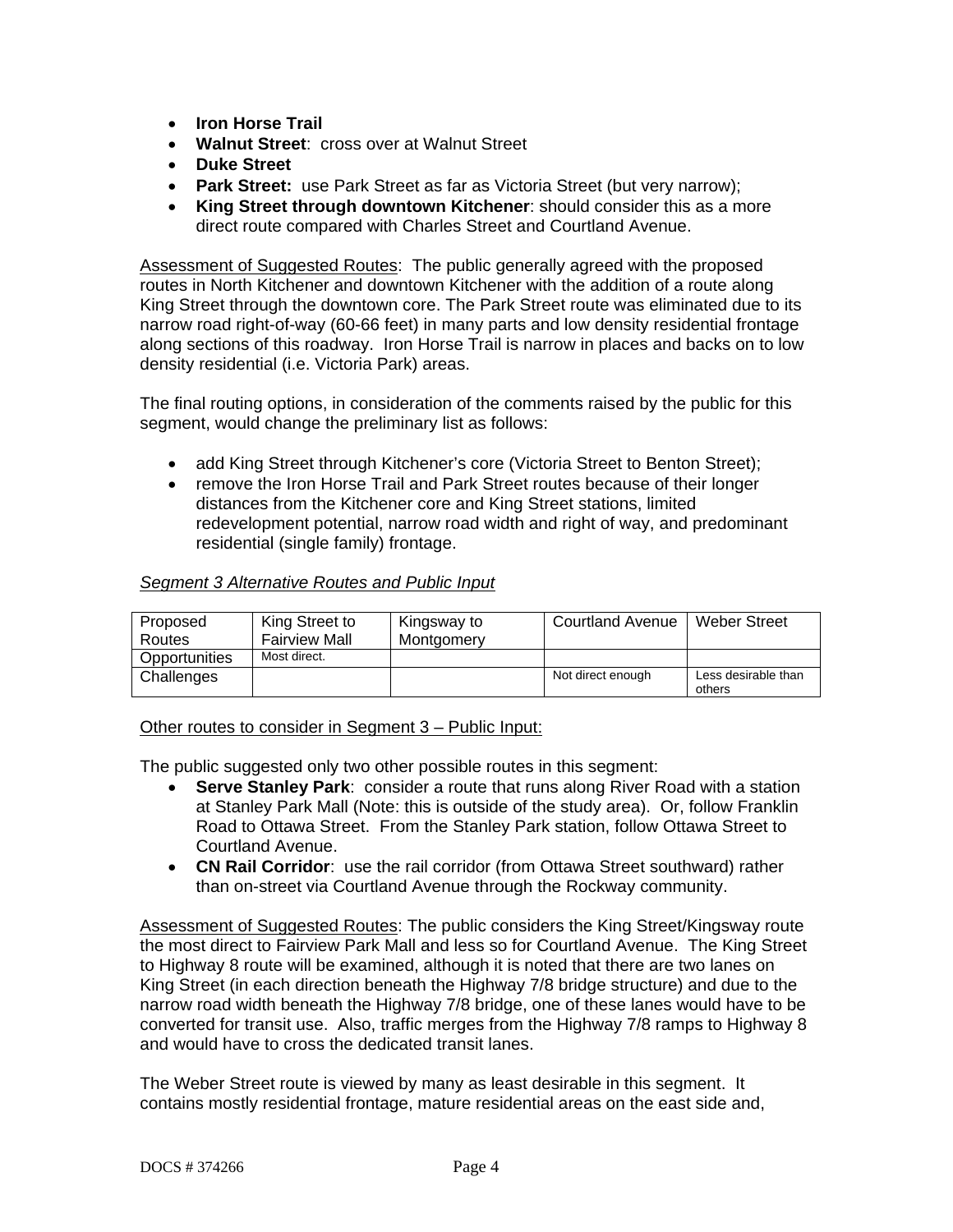compared to King Street, has limited redevelopment potential. However, Weber Street offers an alternative to King St. E./Highway 8 between Montgomery Rd. and Fairway Road and will be considered. Finally, the route suggested through Stanley Park is far too circuitous from Fairview Mall and, as well, falls outside of the study area. The CN Rail corridor will be considered as a possible routing through this segment.

Specific route options would be added/removed from the final list:

- remove the Weber Street route from Benton Street in downtown Kitchener to Montgomery Road (mainly direct low density residential frontage, through mature residential areas, and little opportunity for intensification);
- remove the Highway 8 route in this segment due to the complex traffic movements at the Highway 7/8 interchange and restricted width under the Highway7/8 bridge;
- do not consider a "Stanley Park" routing that would follow River Road to Ottawa Street (too circuitous and outside of the study area of investigation).

| Proposed<br>Routes | King Street E. to<br>Shantz Hill                                                                           | Maple Grove Road<br>to Cherry Blossom                                                                                                                                                                                                                                                                                     | King Street E. to<br>Sportsworld | Highway 8                                               |
|--------------------|------------------------------------------------------------------------------------------------------------|---------------------------------------------------------------------------------------------------------------------------------------------------------------------------------------------------------------------------------------------------------------------------------------------------------------------------|----------------------------------|---------------------------------------------------------|
| Opportunities      | Direct route:<br>Need to have quicker<br>connection to the<br>Preston core than is<br>presently available. | Prefer connecting<br>Maple Grove Road<br>route to railway<br>corridor.                                                                                                                                                                                                                                                    | No comments                      | Like this route                                         |
| Challenges         | Hill is too steep;<br>Avoid area around<br>Flour Mill.                                                     | Does not warrant rapid<br>transit;<br>Needs instead a peak<br>period express bus<br>route:<br>Special care in<br>scheduling service to<br>this area given the<br>varying shifts,<br>expansiveness of the<br>industrial area, and<br>poor pedestrian<br>environment - not a<br>desirable walk in bad or<br>winter weather. |                                  | Road congestion<br>between Highway<br>401 and Highway 8 |

# *Segment 4 Alternative Routes and Public Input*

| Proposed<br>Routes | CP Rail corridor                          |  |  |
|--------------------|-------------------------------------------|--|--|
| Opportunities      | Direct route:<br>Like this rail corridor. |  |  |
| Challenges         |                                           |  |  |

# Other routes to consider in Segment 4 – Public Input:

The public suggested only one other alternative route in this segment:

• **Fountain Street**: consider access to the Cambridge Business Park via Fountain Street North. Access Fountain Street from the future Fairway Road extension or Victoria Street. From here, into the Preston Core from Fountain Street (steep hill).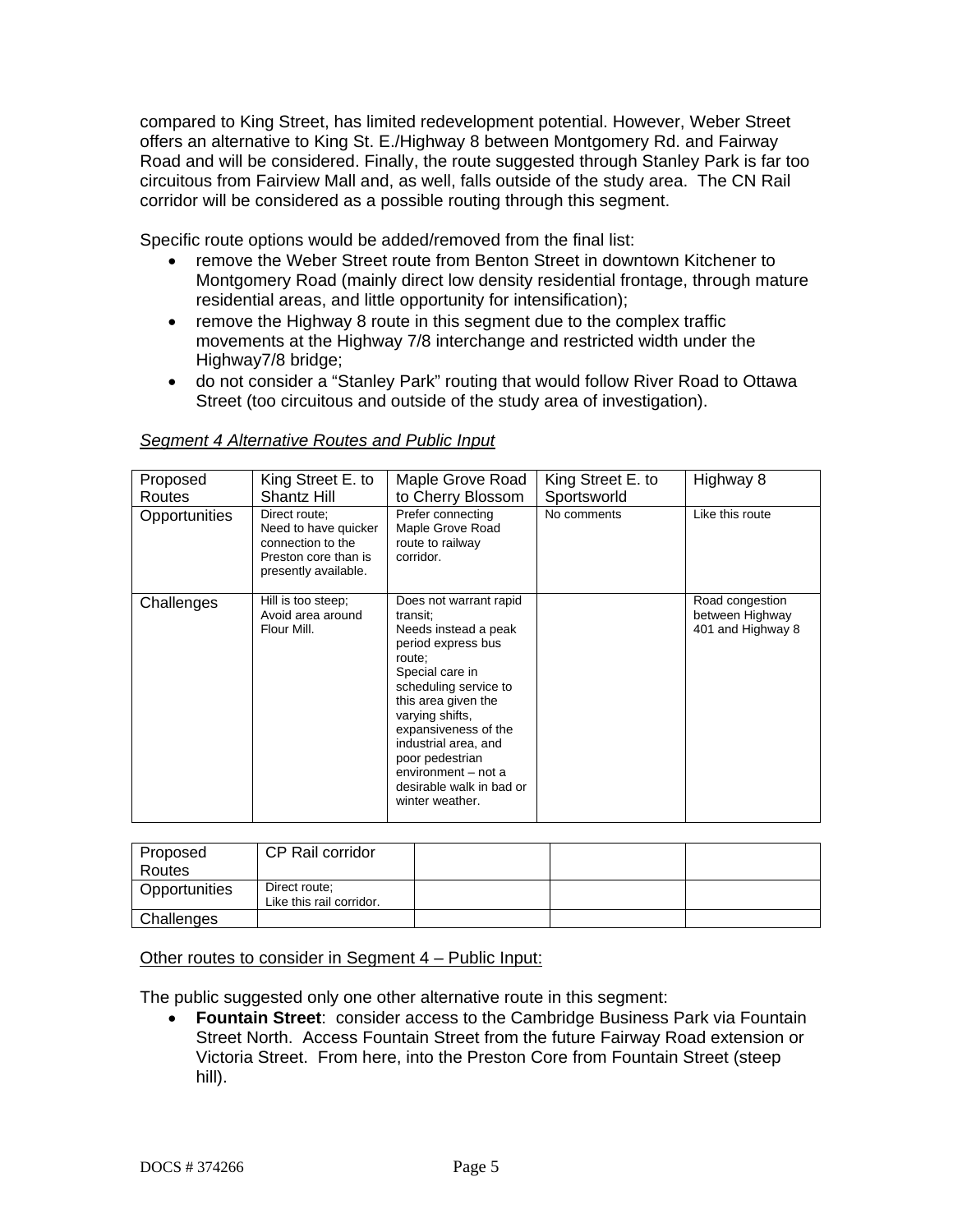Assessment of Suggested Routes: The public prefers Highway 8 and the CP Rail corridor while King Street E. is viewed as less desirable especially the section south of Highway 401 and Shantz Hill. Fountain Street is not considered viable since access from Fairway Road is circuitous and outside of the study area. Also, a route on Fountain Street crossing Highway 401 and down the steep hill into Preston is not a reasonable alternative (given the steep grade and a new bridge structure would be needed for the highway crossing).

In this segment, the final routing options would add/delete the following from the preliminary routes:

- delete the King Street E routing between Highway 401 and Shantz Hill. The steep hill and limited road right-of-way on Shantz Hill Road and Fountain Street would hinder bus or LRT operations through this busy section of roadway.
- investigate an off-road route along King Street E. immediately south of Highway 401. It would be difficult to develop a dedicated rapid transit route along the east side of King Street, through the Highway 401 bridge, and avoid the ramps from King Street to Highway 401 as well as the adjacent residential development.

| Proposed<br><b>Routes</b> | King Street and<br>Coronation Blvd.                                                                              | Hespeler Road                                                                                                                                                                                                                                                          | CP Rail<br>Corridor                                                  | Cherry<br>Blossom/Speedsville<br>Road |
|---------------------------|------------------------------------------------------------------------------------------------------------------|------------------------------------------------------------------------------------------------------------------------------------------------------------------------------------------------------------------------------------------------------------------------|----------------------------------------------------------------------|---------------------------------------|
| Opportunities             | More redevelopment<br>opportunities<br>(Preston) on<br>King/Coronation than<br>Hespeler Rd.;<br>Preferred route. | Seems to be best<br>route option<br>because of<br>commercial<br>development;<br>Easier bus<br>connections to east<br>side residential;<br>More people work<br>along Hespeler<br>Road than in<br>Preston;<br>Current route for<br>iXpress – attract<br>existing riders. | Better route than<br>Shantz Hill/King<br>Street:<br>Also, preferred. | No comments.                          |
| Challenges                | Narrow roads through<br>Preston core                                                                             |                                                                                                                                                                                                                                                                        |                                                                      |                                       |

#### *Segment 5 Alternative Routes and Public Input*

#### Other routes to consider in Segment 5 – Public Input:

The public suggested some other alternative routes (with no explanation) in this segment:

- **CP Rail line through Riverside Park**:There is no advantage of following this northeasterly railway route which runs through the Conservation Area and ends at Highway 401. The CN Corridor runs parallel to this line and crosses Highway 401 and into Hespeler, but a connection to this line would be difficult and would direct the RT line away from the urbanized areas in Cambridge. The circuitous routing of this route would negatively impact on transit travel times. There is limited ridership demand to provide a station in the Hespeler Community, and this area can be more effectively served by feeder bus.
- **Dunbar Road**: Note: Dunbar Road has single family residential frontage throughout on the north side and the Dumfries Conservation Area to the south. It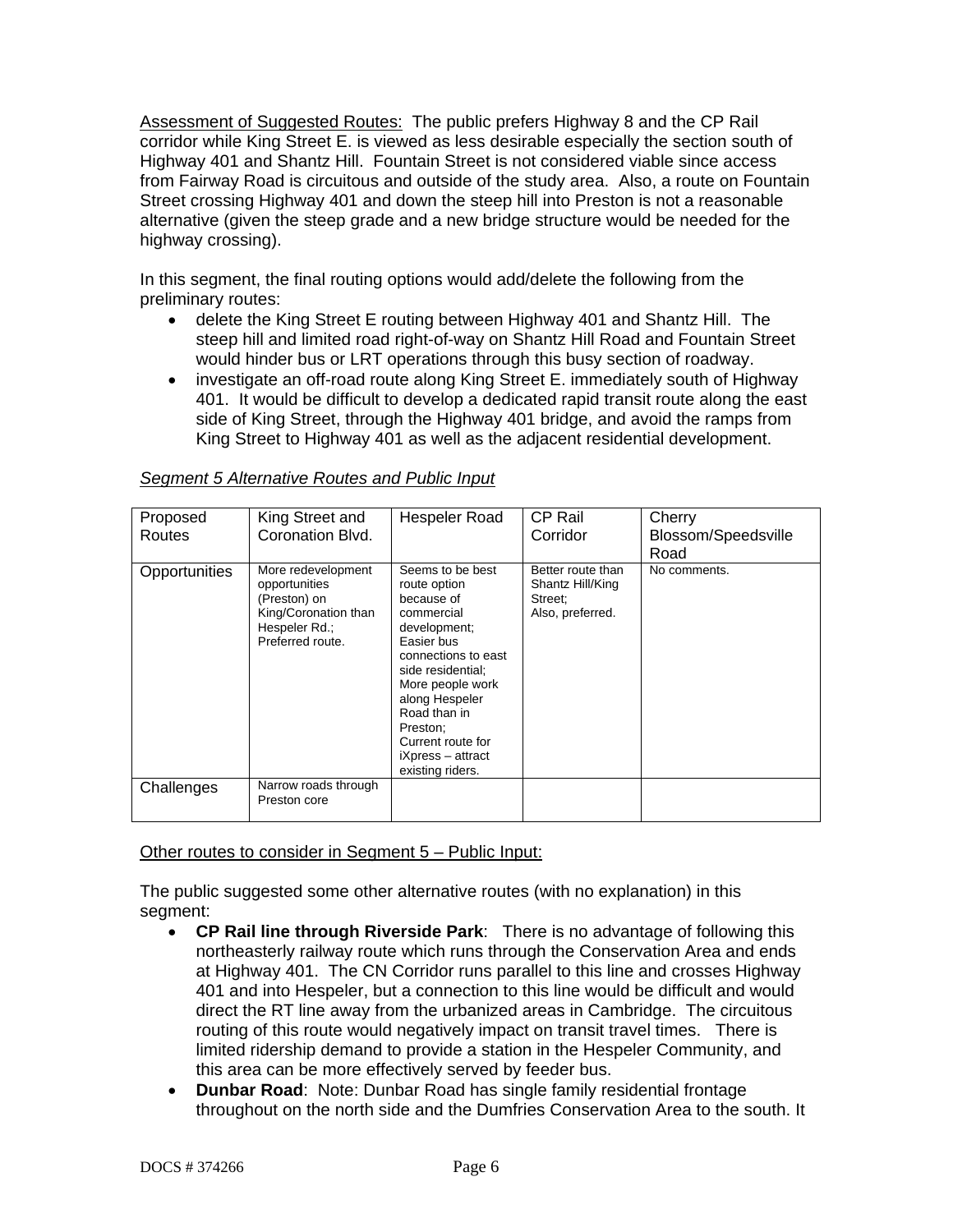operates as a local street and therefore is not considered appropriate for a rapid transit route.

Assessment of Suggested Routes: In this segment, the final routing options would add/delete the following from the preliminary routes:

- delete Industrial Road as a possible cross-corridor. As compared with Hespeler Road, there would be limited intensification opportunities suitable for rapid transit albeit that the adjacent land use is industrial uses. This local street is some distance away from the Hespeler Road commercial strip and, a route here, would add to the trip time of the rapid transit system.
- Add a possible cross-corridor along a north-south drainage channel between Hespeler Road and Industrial Road. This north-south route would be closer to the Hespeler Road commercial area and avoid the congestion and limited road right of way at the Eagle Street and Hespeler Road intersection. It runs between Eagle Street and Dunbar Road.

| Proposed      | Coronation Blvd.                                                                                                                                                                                                          | Hespeler Road                                                                                                                                                                                                                                                                                                                                                                                                                                            | <b>CP Rail Corridor</b> |  |
|---------------|---------------------------------------------------------------------------------------------------------------------------------------------------------------------------------------------------------------------------|----------------------------------------------------------------------------------------------------------------------------------------------------------------------------------------------------------------------------------------------------------------------------------------------------------------------------------------------------------------------------------------------------------------------------------------------------------|-------------------------|--|
| Routes        |                                                                                                                                                                                                                           |                                                                                                                                                                                                                                                                                                                                                                                                                                                          |                         |  |
| Opportunities | Has right of way width<br>available for rapid<br>transit;<br>Need station at<br>Cambridge Hospital;<br><b>Buses from Hespeler</b><br>Road rapid transit<br>stations could connect<br>with Cambridge<br>Memorial Hospital. | Prefer this route;<br>This route hits the main<br>destinations;<br>Has the most room for a<br>rapid transit route;<br>Good potential for<br>redevelopment around<br>proposed rapid transit<br>stations:<br>Connects most easily<br>with bus routes and<br>existing terminal.                                                                                                                                                                             | No comments given       |  |
| Challenges    |                                                                                                                                                                                                                           | Today, this road is car-<br>oriented with low density<br>retail development;<br>The road is not<br>conducive for transit and<br>would leave pedestrians<br>in a dangerous, poorly<br>connected, auto-<br>dominated landscape;<br>Can the rapid transit be<br>built underground to<br>avoid the traffic:<br>Most people come here<br>for shopping and won't<br>use transit:<br>Rapid Transit in the<br>centre of the road would<br>be completely cut off. |                         |  |

# *Segment 6 Alternative Routes and Public Input*

### Other routes to consider in Segment 6 – Public Input:

The public suggested only one other alternative route (with no explanation given) in this segment:

• **Dunbar Road**: Note: Dunbar Road has single family residential frontage throughout on the north side and the Dumfries Conservation Area to the south. It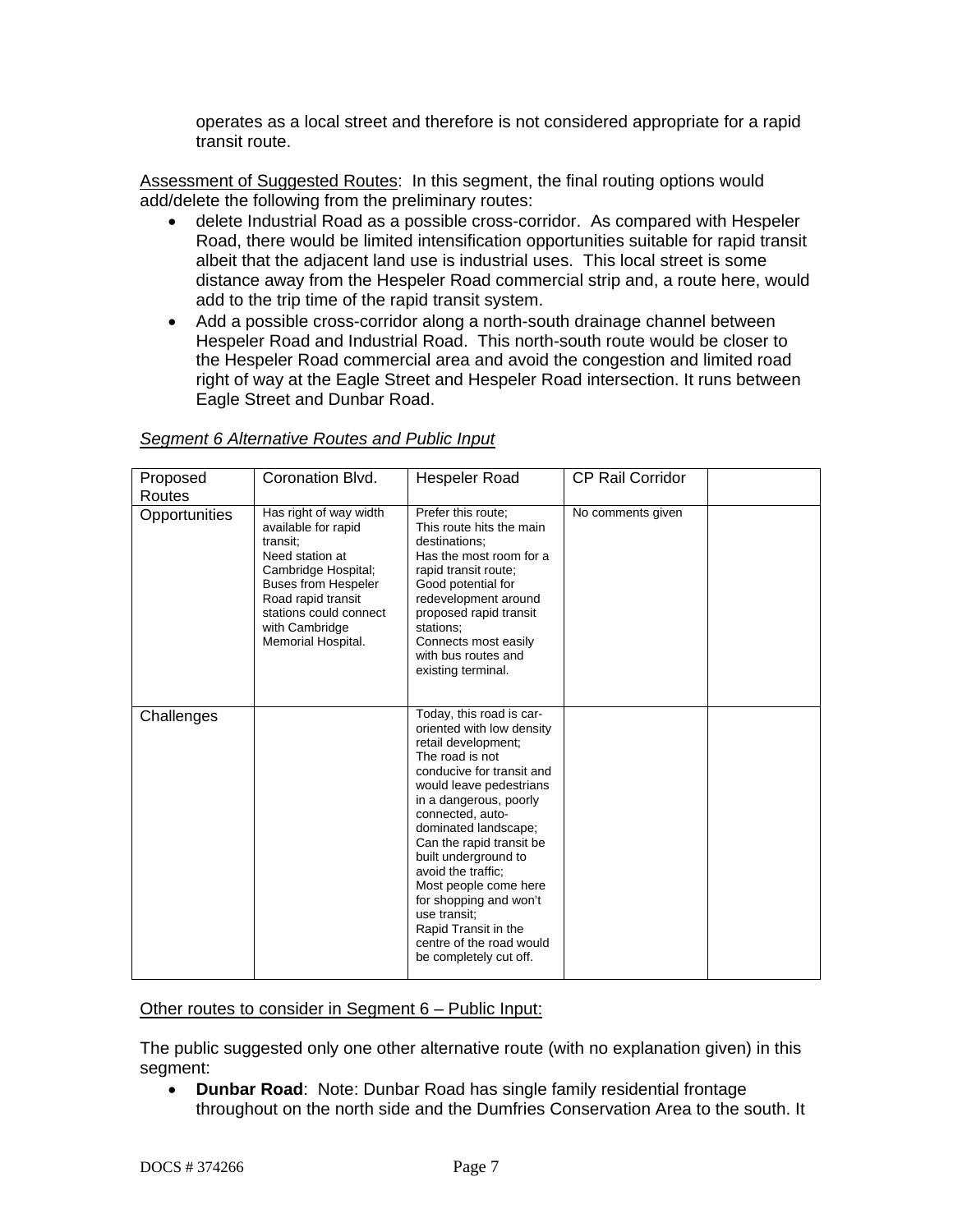operates as a local street and therefore is not considered appropriate for a rapid transit route.

Assessment of Suggested Routes: In this segment, the final routing options would remain the same as the preliminary route alternatives.

| Proposed<br>Routes | Ainslie/Water Street                                                                                                                                                   | <b>Dundas Street</b>                                                                                                                            | CP Rail and<br>Trailwav |  |
|--------------------|------------------------------------------------------------------------------------------------------------------------------------------------------------------------|-------------------------------------------------------------------------------------------------------------------------------------------------|-------------------------|--|
| Opportunities      | Could start as a BRT<br>route and expand to<br>LRT:<br>Loop is a natural to cover<br>more of the Galt core:<br>Park and ride lot needed<br>at the end station.         | Stop the route at<br>Dundas/Samuelson and<br>connect with GO Rail in<br>the future;<br>Plan for a park and ride lot<br>at the Samuelson station | No comments given       |  |
| Challenges         | Consider moving the<br>downtown bus terminal;<br>Too many people would<br>be reliant on feeder bus<br>to reach the Galt core;<br>LRT would devastate<br>historic Galt. | Use feeder bus to serve<br>the Galt core                                                                                                        |                         |  |

*Segment 7 Alternative Routes and Public Input*

# Other routes to consider in Segment 7 – Public Input:

#### None

Assessment of Suggested Routes: In this segment, the final routing options would **THE REPTITE THE SAME STATE STATE STATE STATE STATE STATE STATE STATE STATE STATE STATE STATE STATE STATE STATE STATE STATE STATE STATE STATE STATE STATE STATE STATE STATE STATE STATE STATE STATE STATE STATE STATE STATE ST**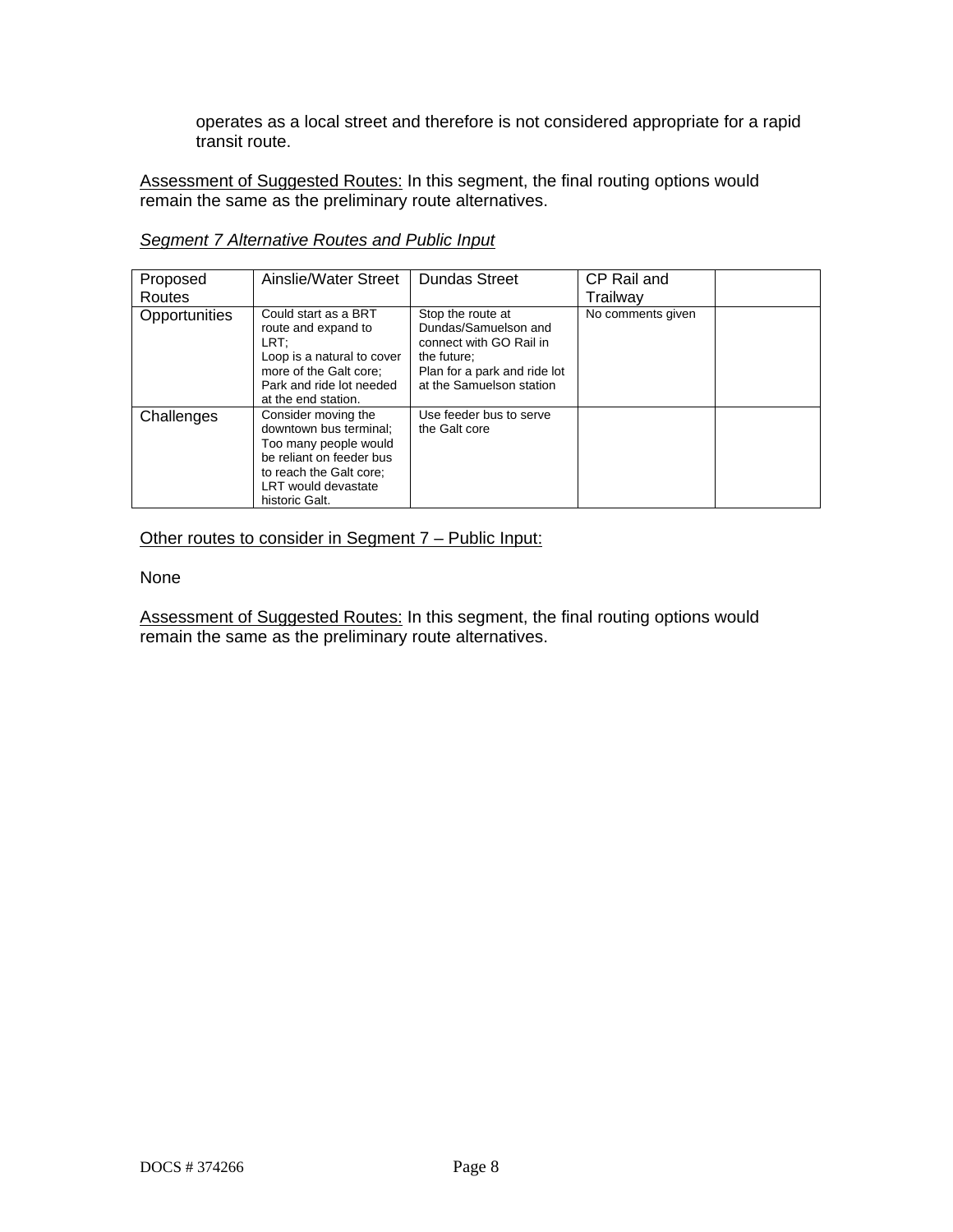# **Review of Proposed Stations**

The preliminary set of station alternatives were developed from those originally identified from the Kitchener-Waterloo first stage rapid transit route from the 2004 Technical Studies. Additional locations were then identified in all three area municipalities along the possible route alternatives to form a list of 25 candidate stations. These 25 station locations were scrutinized for the redevelopment and intensification potential of properties within 600m of each station. This is the key driver for gaining significant ridership growth with which to establish the feasibility of the rapid transit system. The comments and suggestions of the public are summarized below in the seven segments:

| Proposed<br><b>Stations</b> | Conestoga Mall                                                                                                                           | Northfield/Parkside                                                                                                      | R&T Park                                                                                                                               | U of W                                                                                                                                                                                                                                                                  |
|-----------------------------|------------------------------------------------------------------------------------------------------------------------------------------|--------------------------------------------------------------------------------------------------------------------------|----------------------------------------------------------------------------------------------------------------------------------------|-------------------------------------------------------------------------------------------------------------------------------------------------------------------------------------------------------------------------------------------------------------------------|
| Opportunities               | Possible park and ride<br>site:<br>Major bus transfer;<br>Close to employment;<br>Good terminus point,<br>not at<br>Northfield/Parkside. | Possible park and ride site;<br>Close to employment;<br>Could be a terminal<br>station;<br>Near mixed<br>neighbourhoods. | Good idea to build<br>while area is<br>developing;<br>Large potential,<br>mainly for<br>employees.                                     | Evidence of<br>commuting with<br>huge student base;<br>Most students live<br>off-campus so<br>system would be<br>well used;<br>Less cars could<br>allow more<br>development:<br>Already a major<br>iXpress and local<br>bus stop;<br>Good location for<br>bus transfer. |
| Challenges                  | Will this station sustain<br>enough ridership;<br>Place station inside<br>Mall not outside.                                              | Question need;<br>Most properties are<br>already developed;<br>Land use not suitable to<br>generate ridership.           | Underutilized;<br>Consider building<br>later;<br>Not likely to<br>develop as well as<br>King Street:<br>Move station<br>further north. | Not as likely to<br>develop as King<br>Street:<br>Not good location for<br>redevelopment;<br>Need to connect<br>with WLU.                                                                                                                                               |

### *Segment 1 - Waterloo*

| Proposed<br><b>Stations</b> | WLU<br>(King/University)                                                                                                              | Uptown Waterloo          | King/Weber                                                                                                                                             | Weber/Bridgeport                                                          |
|-----------------------------|---------------------------------------------------------------------------------------------------------------------------------------|--------------------------|--------------------------------------------------------------------------------------------------------------------------------------------------------|---------------------------------------------------------------------------|
| Opportunities               | Key destination;<br>Retail/services and<br>employment area;<br>Central to universities<br>and Conestoga<br>College (north<br>campus). | No comments<br>provided. | Near major<br>employment<br>(Manulife);<br>Redevelopment<br>potential;<br>Large shopping area;<br>Transfer with buses:<br>Central to major<br>streets. | Good area for future<br>development (retail);                             |
| Challenges                  |                                                                                                                                       |                          | Low ridership<br>potential;<br>No residential<br>nearby.                                                                                               | Outside of main<br>attractors:<br>How would<br>universities be<br>served. |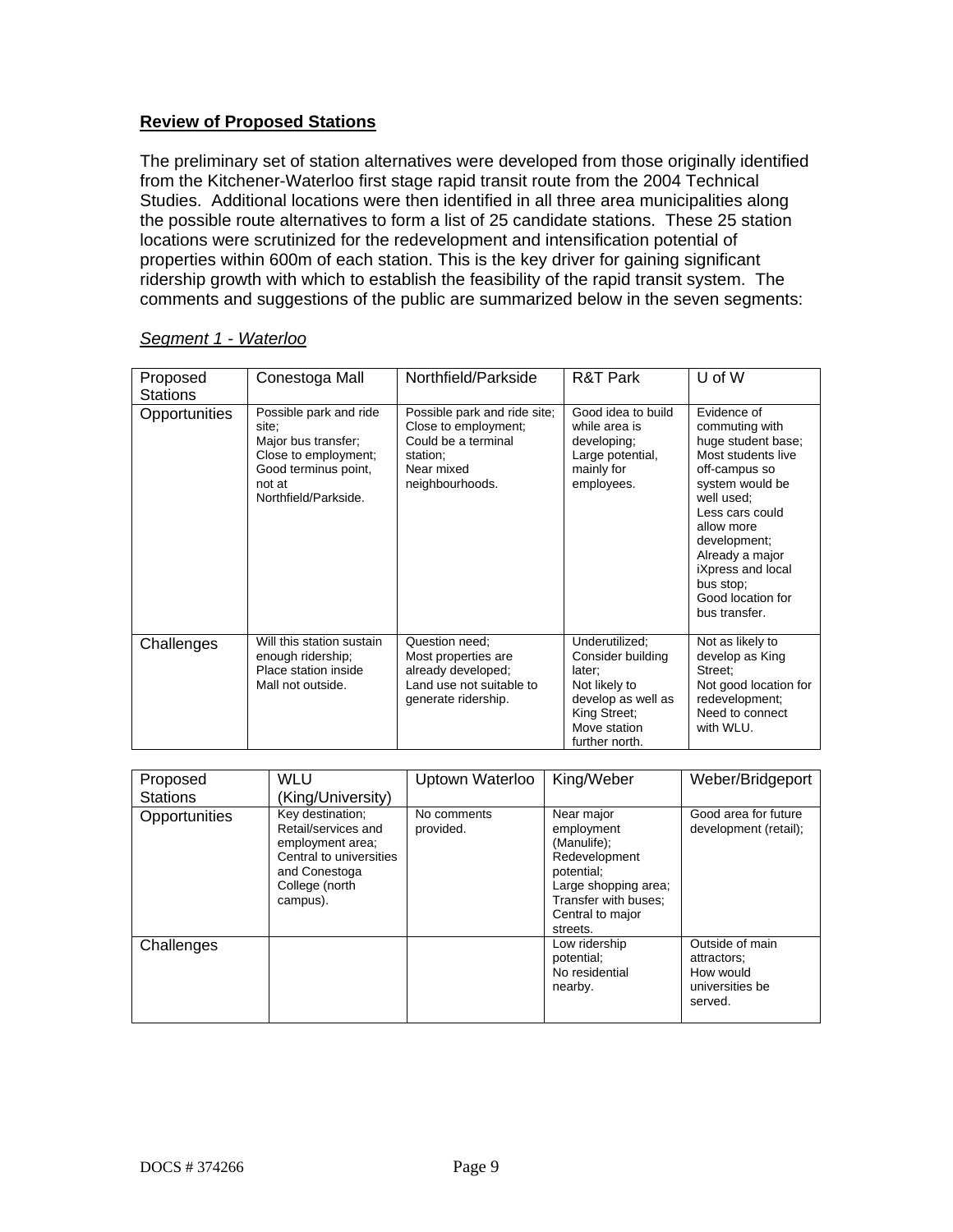Other Station Locations and Reasons Given (in some cases):

- **St. Jacob's Farmer's Market**: Could be the northern terminus of rapid transit serving both commuters and shoppers. Good park and ride potential. This is an important regional and tourist destination with substantial entertainment and retailing uses. Residents alone could not sustain a station here. Future growth potential but only for designated lands and not adjacent agricultural.
- **Northfield Drive near Conestoga Expressway**: Good for highway access.
- **Bridgeport/Weber:** shift this station over to University/Weber closer to the university.
- **Seagram Stadium:** Central to both universities. Could examine a station located off Seagram Drive just south of U of W.
- **Clay and Glass Gallery**: There is an existing rail station here (owned by City of Waterloo). The proposed station on King Street at Waterloo Town Square will displace the proposed public square and take up parking.
- **Albert/Weber**: Near the rail corridor.
- **Manulife**: King and Highway 85 area. Strong employment base.
- **Columbia and King St**: Combine King/Weber and King/University stations with this one. Cross-corridor bus service available.
- **McCormick Arena**: Closer to community.

Summary of Segment 1 Station Options: Various stations suggested by the public will be examined in more detail including St. Jacob's Farmer's Market, University/Weber, Seagram Drive (on rail line south of U of W), the Clay and Glass Gallery (rail line at Erb Street). Other suggested stations (e.g. Northfield near Conestoga Expressway, Albert/Weber, Columbia/King, Manulife, McCormick Arena are either too far removed from the proposed routes, in low density areas including mature neighbourhoods, serve a single land use, or are close to proposed stations which have higher ridership potential through reurbanization.

| Proposed<br><b>Stations</b> | <b>Grand River</b><br>Hospital                                                                                                                                                                                        | Victoria/King                                                                                                                | Downtown<br>Kitchener                                                                                                                          | <b>Farmer's Market</b>                                                                                                     |
|-----------------------------|-----------------------------------------------------------------------------------------------------------------------------------------------------------------------------------------------------------------------|------------------------------------------------------------------------------------------------------------------------------|------------------------------------------------------------------------------------------------------------------------------------------------|----------------------------------------------------------------------------------------------------------------------------|
| Opportunities               | Good location -<br>existing iXpress<br>station:<br>Lots of employment<br>in area.                                                                                                                                     | Will serve the School<br>of Pharmacy and new<br>Kaufman loft<br>development;<br>Should be combined<br>with VIA Rail station. | Key transfer point for<br>city buses and<br>Greyhound;<br>Hub of the City;<br>Connecting with inter-<br>city buses more<br>important than VIA. | Like this station near<br>market but may be<br>too close to GRT<br>terminal:<br>Future high<br>redevelopment<br>potential. |
| Challenges                  | Should have two<br>stations on King<br>Street – one at Green<br>Street to serve the<br>hospital and high<br>school and the other<br>at Union Street to<br>serve Sun Life and<br>the Belmont Village<br>shopping area. | Busy corner;<br>Won't generate<br>ridership as much as<br><b>Grand River Hospital</b><br>or GRT Terminal.                    | Relocate the<br><b>GRT/Inter-City bus</b><br>terminal;<br><b>Charles Street</b><br>stations are too<br>close.                                  | Cannot only be<br>market driven, as this<br>would limit ridership<br>being open only one<br>day per week.                  |

*Segment 2 – North Kitchener*

Other Station Locations and Reasons Given (in some cases):

• **Weber/Union:** Stable neighbourhoods and strip retail/industrial uses would limit redevelopment possibilities here.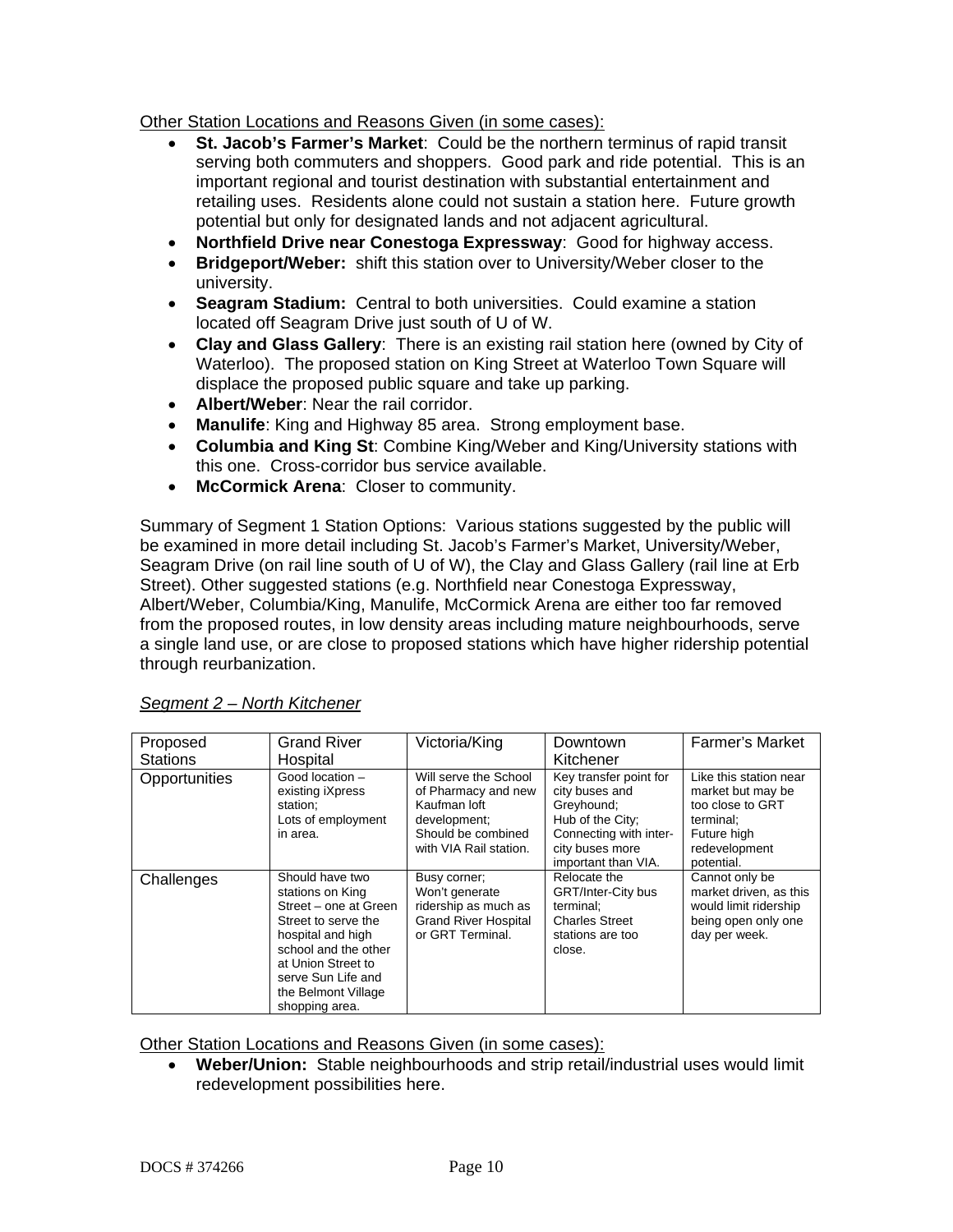- **Victoria/Weber**: a station next to the VIA Rail station would provide intermodal connections for commuters. The GRT bus terminal could be relocated here rather than using the over-crowded terminal on Charles Street. Would decrease the walk distance between Greyhound terminal (Charles Street) and the Via/RT station. The other option is to relocate the Via Rail station closer to Victoria Street.
- **Weber/Frederick**: Large workforce available in Courthouse, Regional AHQ, Rogers, Market Square. Cultural attractions in Centre on Square, Churches, Theaters, and Library.
- **Between Kitchener Collegiate Institute (KCI) and Grand River Hospital**: Possibility of locating RT station at Green Street and King Street between these two institutions.
- **Victoria Park**: Downtown Kitchener station is close by if RT station is at bus terminal.
- **Stirling Avenue/King Street**: Cross town bus route on Stirling Avenue.
- **Kitchener City Hall**: Will examine route on King Street through the downtown core with station located near City Hall.
- **Goderich Station**: Use the Goderich rail right-of-way between the VIA Rail station and Joseph Street. Not a rail route alternative but close to the proposed Victoria and King station.

Summary of Segment 2 Station Options: Various stations that were suggested will be examined in more detail including Victoria/Weber, Weber/Frederick. Suggested stations at Kitchener City Hall and the joint KCI-GRH station are close to stations that have already been examined and will be considered as alternate locations for these stations. Other suggested station locations (e.g. Stirling/King, Goderich) won't be examined since they are either close to proposed stations, would not have sufficient redevelopment potential, or are directly adjacent to mature low density neighbourhoods that would limit their ability to attract new ridership.

| Proposed<br><b>Stations</b> | Ottawa and King                                           | Ottawa and<br>Courtland                             | King and<br>Montgomery                                                                                            | <b>Fairview Park</b><br>Mall                                                                                                                                               |
|-----------------------------|-----------------------------------------------------------|-----------------------------------------------------|-------------------------------------------------------------------------------------------------------------------|----------------------------------------------------------------------------------------------------------------------------------------------------------------------------|
| Opportunities               | Good location, lots of<br>redevelopment<br>opportunities. | Good location near<br>Schneider.                    | Makes sense to link<br>highway;<br>Close to Senior's<br>centres.                                                  | Like station location<br>at large shopping<br>centre.                                                                                                                      |
| Challenges                  |                                                           | Question need for<br>this station:<br>Not much here | Too close to other<br>stations:<br>Ridership low;<br>Need free park and<br>ride to draw people in<br>off highway. | Locate station in old<br>Record building:<br>Bring station closer to<br>Wal-Mart store closer<br>to Kingsway Drive;<br>Tear down Wal-Mart<br>and bring RT into the<br>Mall |

# *Segment 3 – South Kitchener*

Other Station Locations and Reasons Given (in some cases):

- **Kitchener Auditorium**: good location for park and ride.
- **Courtland/ Highway 7&8**: good access to West Kitchener and location for park and ride.
- **Concordia Club**: Oktoberfest!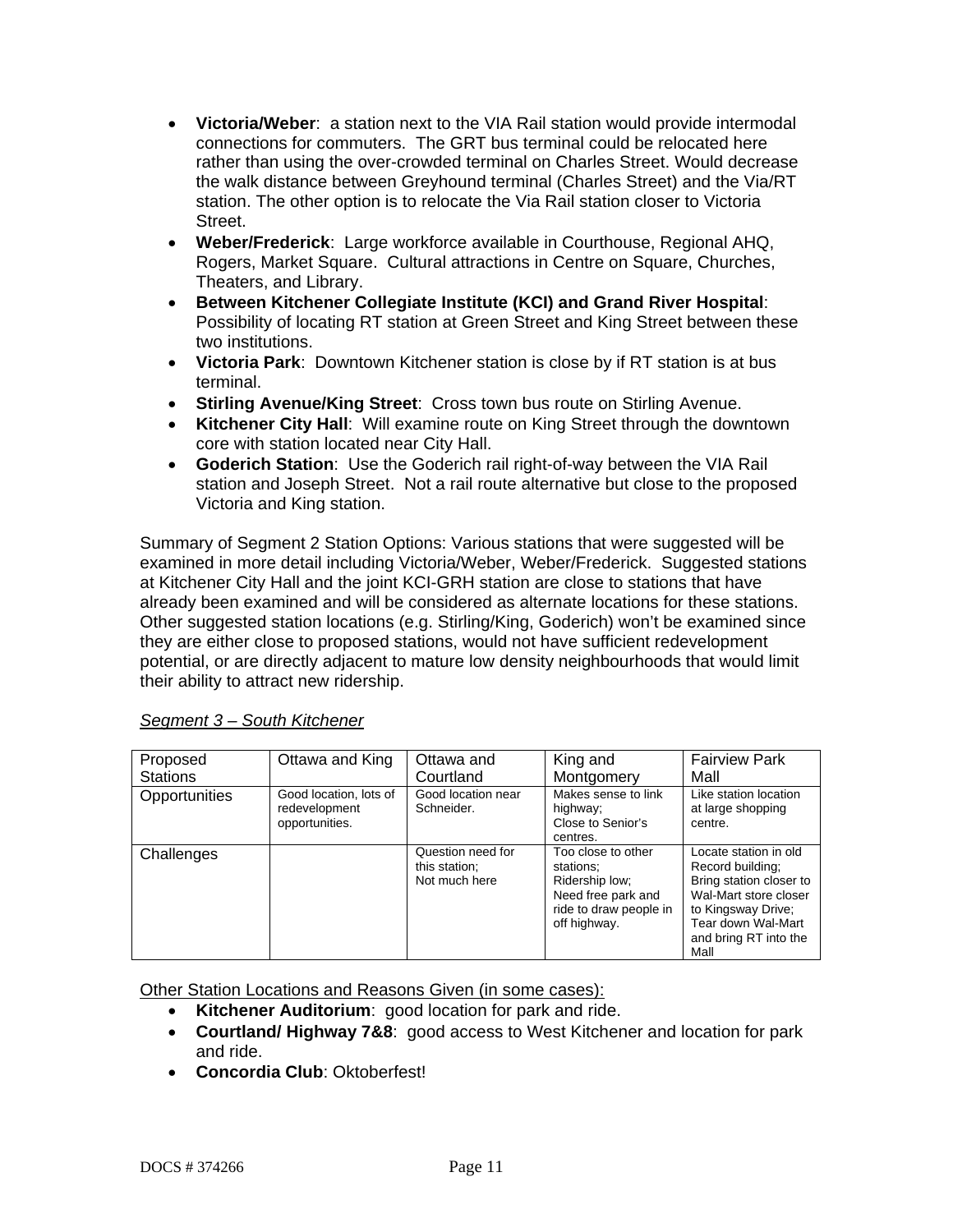- **St. Mary's High School**: Courtland/Fairway station will serve this school and medium density residential along Courtland Avenue.
- **Highway Market/Dare Foods**: locate a station near Franklin Street and Weber/Kingsway to serve both sides of highway with pedestrian overpass.
- **King and Weber station (near highway ramp)**: serve business on Weber Street side.
- **Courtland/Hayward Avenue**: Industrial land use could intensify.
- **Rockway Senior's building**: old streetcar stop on King Street near golf course and residential high rises.
- **Courtland stations (Ottawa and Fairway) move to rail line**: CN/CP rail line is shown as a possible route. Possible intensification of industrial lands on west side of rail line, medium density residential on east side of Courtland Avenue, and near the high school.

Summary of Segment 3 Station Options: Most of the alternate station sites suggested by the public are close to or at the same location as the preliminary list (i.e. Courtland stations on the rail line or St. Mary's High School). Other suggested locations such as the Rockway Senior's Centre, Kitchener Memorial Auditorium, King and Weber, Concordia Club are largely surrounded by stable residential areas or low density strip commercial/retail that would have limited potential for intensification or to generate existing or future ridership. A station near Highway Market/Dare Foods where Franklin Street crosses Highway 8 would be one possible location that might show some reurbanization potential if the rapid transit line follows Kingsway Drive. Conversely, a Weber Street routing would have limited potential from a ridership and redevelopment/intensification perspective in the stretch of Weber Street from Highway 7/8 southward to Fairway Road.

| Proposed<br><b>Stations</b> | Sportsworld                                                                                                                                                                                           | Preston Core                                                                          | King and<br>Montrose                                                                                                        |  |
|-----------------------------|-------------------------------------------------------------------------------------------------------------------------------------------------------------------------------------------------------|---------------------------------------------------------------------------------------|-----------------------------------------------------------------------------------------------------------------------------|--|
| Opportunities               | Lots of employment<br>and redevelopment<br>potential;<br>Strong ridership<br>potential;<br>Good for weekend<br>travel and park and<br>ride off highway;<br>Good connection for<br>outside the Region. |                                                                                       |                                                                                                                             |  |
| Challenges                  | Station on<br>Sportsworld Drive is<br>too far from Gateway<br>Park;<br>Prefer rail line that is<br>closer to the Maple<br>Grove Road industrial<br>area and Toyota.                                   | Move further into the<br>core, at a more<br>central location;<br>Not crucial station. | Not necessary;<br>Combine with a<br><b>Preston Core station</b><br>that is more centrally<br>located. Move to rail<br>line. |  |

*Segment 4 & 5 – Sportsworld/Preston*

Other Station Locations and Reasons Given (in some cases) for Segment 4:

• **Maple Grove Road**: Locate a station on the railway line or move it closer to Cherry Blossom Rd.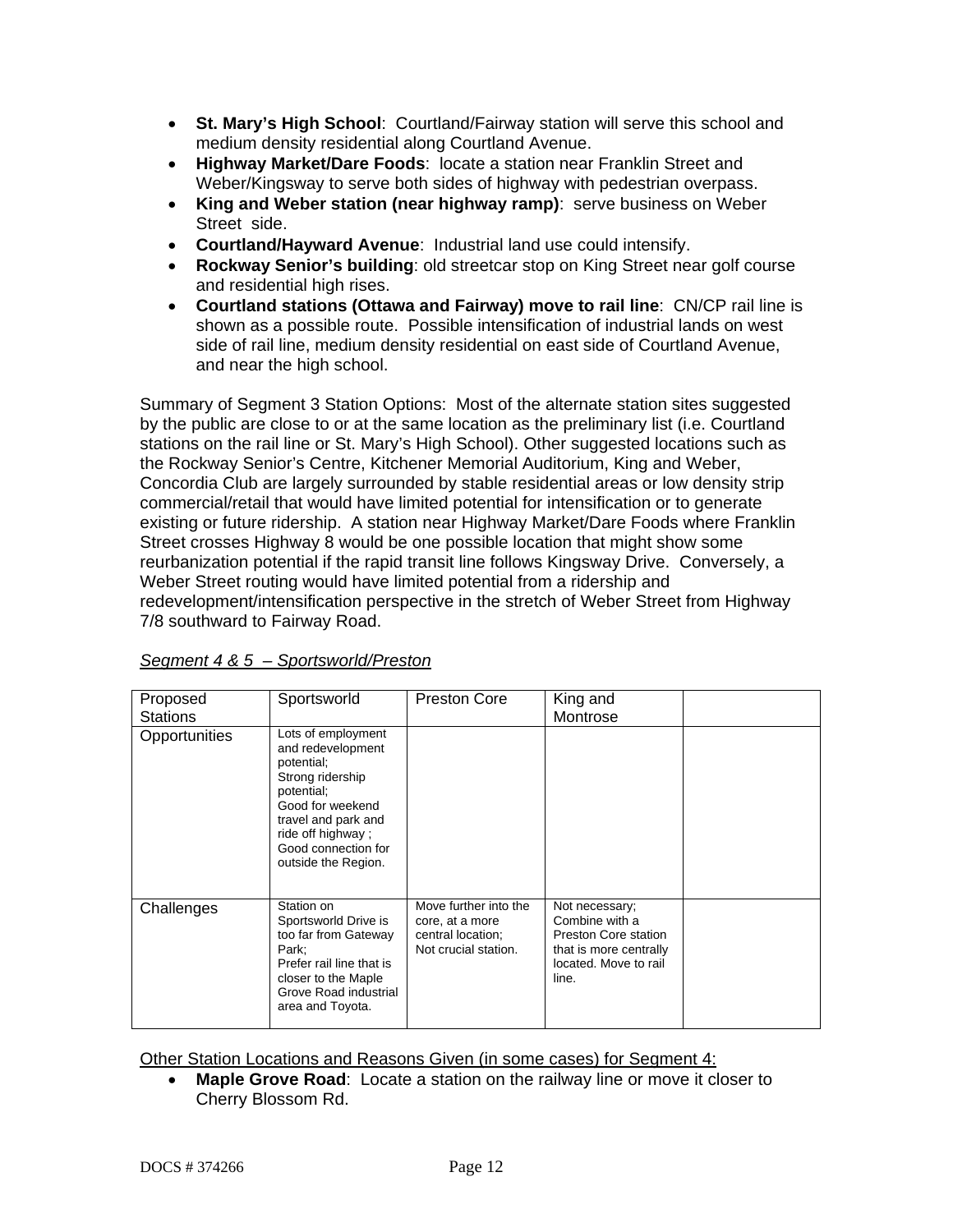- **King Street and Hwy 401**: Close to the 401 for attracting highway traffic. Good location for park and ride.
- **Freeport Hospital**: Locate a station on King Street E. north of river.
- **King Street E. and River Road**: Near the Freeport Hospital. This area could become a major development hub once River Road crosses the highway (8).
- **Toyota**: Lots of workers in the plant and the neighbouring industrial area (Cherry Blossom). Perhaps use a shuttle bus to connect to Toyota instead of a rapid transit station here. Not many road connections and traffic congestion might impede rapid transit. Station could also serve West Hespeler.
- **Cambridge Business Park**: Locate a station central to this area rather than at one use (Toyota).

Summary of Segment 4 Station Options: Some alternative stations were suggested along King Street E between Fairway Road and the Grand River bridge. There is little redevelopment potential on this stretch of King Street and existing medium density residential/retail/institutional uses would not generate significant ridership to warrant a rapid transit station. On the boundary of King Street, the area is predominantly low density residential which will be served by feeder bus to the Fairview Mall station. Other suggested stations on Maple Grove Road will be examined as part of the rail route alternative or a route following Maple Grove Road to Cherry Blossom Rd. The preliminary route shown on King Street E from Sportsworld Drive to the Highway 401 interchange has been retained as an alternative to the use of the directional Highway 8 ramps to Highway 401. To the south of Highway 401. this route will not be evaluated in Step 2 due to the severe grades on King/Fountain Street into the Preston core and the absence of an alternative off-road right-of-way.

Other Station Locations and Reasons Given (in some cases) for Segment 5:

- **Cambridge Memorial Hospital**: This is a high employment area and the hospital needs a station on the Coronation/rail route. Pedestrian overpass over Coronation Blvd. could connect the station on the rail line with the hospital. Also, is close to the Dumfries Conservation area.
- **King Street and Bishop or Dunbar**: Instead of Montrose. Close to public school.
- **Eagle and Concession Road**: Close to population.
- **King and Westminister**: Should be here in Preston BIA.
- **Main and Franklin**: Better serves populated areas. Beyond the study area.

Summary of Segment 5 Station Options: Some alternative stations were suggested on King Street through the Preston core, and on Coronation Blvd. Two routes, on the rail line and Coronation Blvd., will be examined in Step 2. The alternative station locations (i.e. King Street at Westminister or between Dunbar and Bishop Street and one near the Hospital) will be considered. However, to ensure rapid transit's higher speed is maintained, it is doubtful that more than two stations on King Street/Coronation Blvd. would be considered. Main and Franklin Blvd. is not a possible station location as there is no route proposed on Franklin Blvd. (beyond the EA study area). This area will be served by feeder bus connections to the proposed stations on Hespeler Road.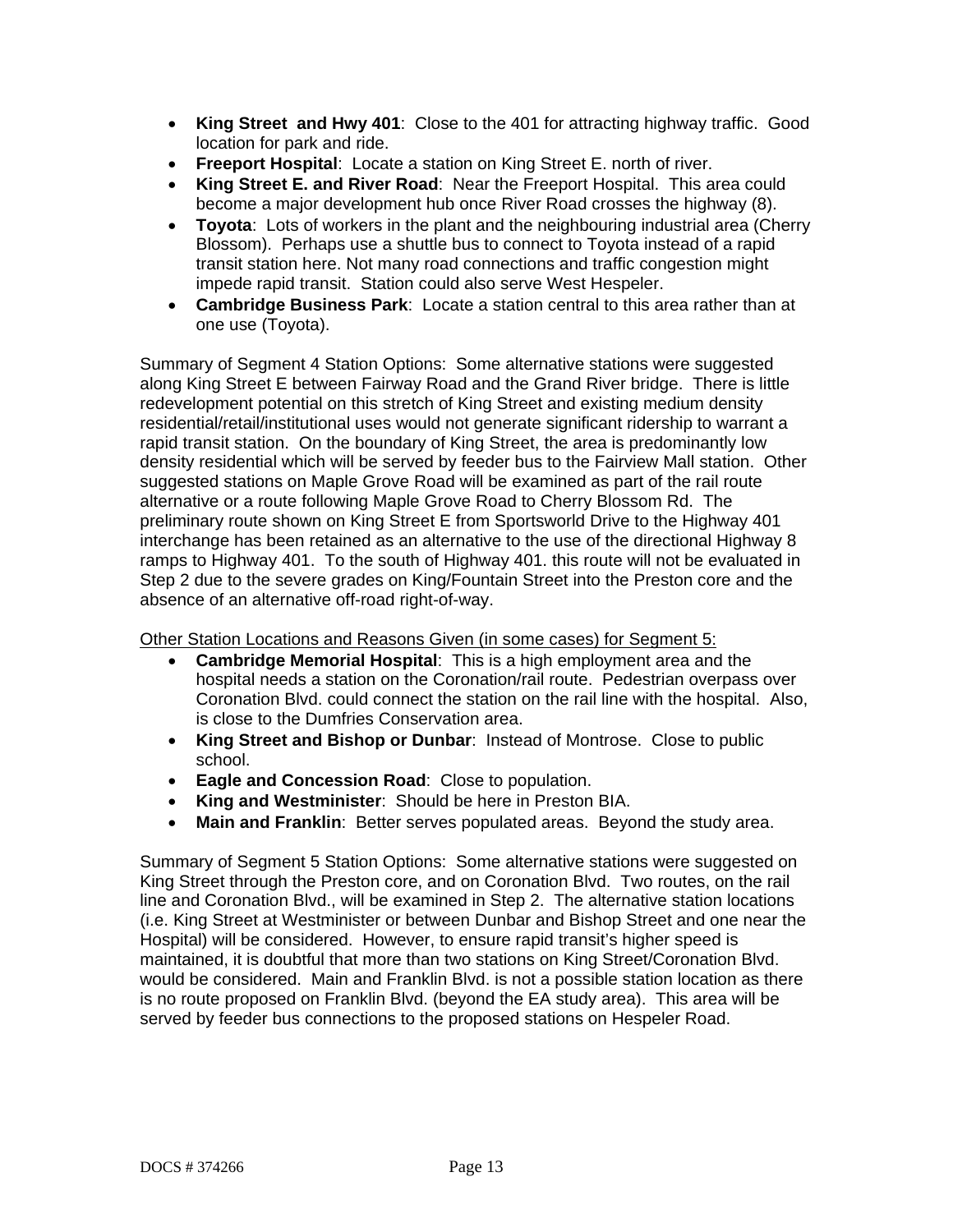### *Segment 6 – Hespeler Road*

| Proposed<br><b>Stations</b> | Hespeler/Pinebush     | Cambridge<br>Centre    | Hespeler/Can-<br>Amera   |  |
|-----------------------------|-----------------------|------------------------|--------------------------|--|
|                             |                       |                        |                          |  |
| Opportunities               | Convenient to Highway | Central location;      | Will serve shopping      |  |
|                             | 401:                  | People are used to     | areas;                   |  |
|                             | Key station for       | going here;            | High development         |  |
|                             | redevelopment;        | Serves population      | density is planned on    |  |
|                             | Will benefit downtown | areas to the east;     | NE corner:               |  |
|                             | Hespeler.             | Good for future        | Close to Dumfries        |  |
|                             |                       | development.           | Park.                    |  |
| Challenges                  | Move to Samuelson     | Only if bulk of        | Should be closer to      |  |
|                             | yards to connect with | ridership wants to get | the Delta:               |  |
|                             | future GO service.    | here.                  | Not a priority;          |  |
|                             |                       |                        | Unnecessary apart        |  |
|                             |                       |                        | from YMCA:               |  |
|                             |                       |                        | Switch to Cambridge      |  |
|                             |                       |                        | <b>Memorial Hospital</b> |  |
|                             |                       |                        | (Coronation).            |  |

Other Station Locations and Reasons Given (in some cases)

- **Hespeler Road and Queen Street**: close to hub of Hespeler community.
- **Bridgecam or Hespeler/Eagle**: close to Power centre; add park and ride here.
- **Speedsville and Eagle Street**
- **Dunbar Road**

Summary of Segment 6 Station Options: Some alternative stations were suggested on Hespeler Road at Eagle/Pinebush (already proposed here), at Dunbar Rd. (a station is proposed at the Cambridge Centre near this intersection), and on Queen Street north of Highway 401. The Hespeler Community will be served with feeder bus connections to the proposed stations on Hespeler Road. There is no route proposed on Hespeler Road north of Highway 401. In the case of Speedsville/Eagle Street, a route is proposed along Cherry Blossom and Speedsville Road crossing Highway 401 but no station is proposed at the junction of Eagle Street. There is limited redevelopment potential here and the adjacent mature neighbourhoods would not attract significant new ridership. This area will be served by feeder bus connections to the proposed Preston core or Hespeler Road rapid transit stations.

| Proposed<br><b>Stations</b> | Dundas/Samuelson                                                                                                                                                                  | <b>Galt Core</b>                                                                                                                      |  |
|-----------------------------|-----------------------------------------------------------------------------------------------------------------------------------------------------------------------------------|---------------------------------------------------------------------------------------------------------------------------------------|--|
| Opportunities               | Intermodal centre<br>connecting with future<br>GO Rail:<br>Use as the terminal<br>station not Galt core;<br>Ideal location:<br>Serves Galt Collegiate<br>(south on Water Street). | Good location;<br>Plan for more<br>parking to<br>accommodate<br>population to the<br>south:<br>Connect with buses<br>at bus terminal. |  |
| Challenges                  | Use the rail line                                                                                                                                                                 | Better location would<br>be northeast end of<br><b>Grand River Railway</b><br>line.                                                   |  |

### *Segment 7 – Galt Core*

#### Other Station Locations and Reasons Given (in some cases)